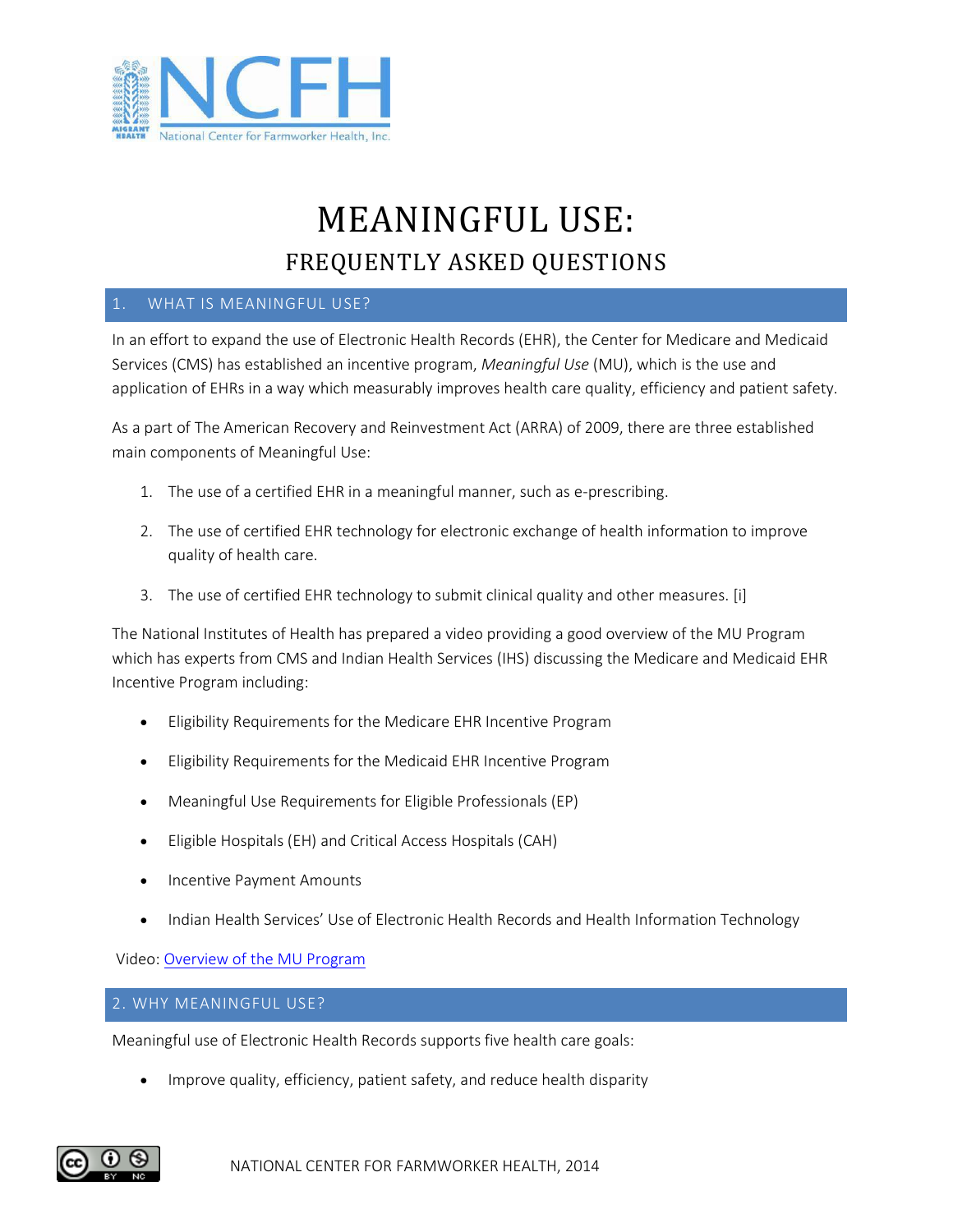

- Improve care coordination
- Promote public and population health
- Engage patients and families
- Ensure privacy and security

## 3. WHO IS ELIGIBLE FOR MEANINGFUL USE?

In order to participate in Medicare and Medicaid Incentive programs, all eligible health professionals are required to utilize certified Electronic Health Record technology. By utilizing this technology, healthcare providers can demonstrate that they are applying the appropriate technology in ways which ensures secure use and exchange of health records. Through use of this technology, providers may demonstrate fulfillment of Meaningful Use criteria.

As the incentives are distributed through both Medicare and Medicaid, health professionals eligible for reimbursement are also differentiated under two categories.

Eligible professionals under the *Medicare Electronic Health Record Incentive Program* include:

- Doctor of Medicine or Osteopathy
- Doctor of Dental Surgery or Dental Medicine
- Doctor of Podiatry
- Doctor of Optometry
- Chiropractor

Eligible professionals under the *Medicaid Electronic Health Record Incentive Program* include:

- Physicians (Doctors of Medicine and Doctors of Osteopathy)
- Nurse Practitioner
- Certified Nurse-Midwife
- Dentist
- Physician Assistant who furnishes services in a Federally Qualified Health Center or Rural Health Clinic that is led by a Physician Assistant. This is defined as:
- Physician Assistant is the primary provider in a clinic (for example, when there is a part-time physician and fulltime Physician Assistant, Center for Medicare and Medicaid Services would consider the Physician Assistant as the primary provider)

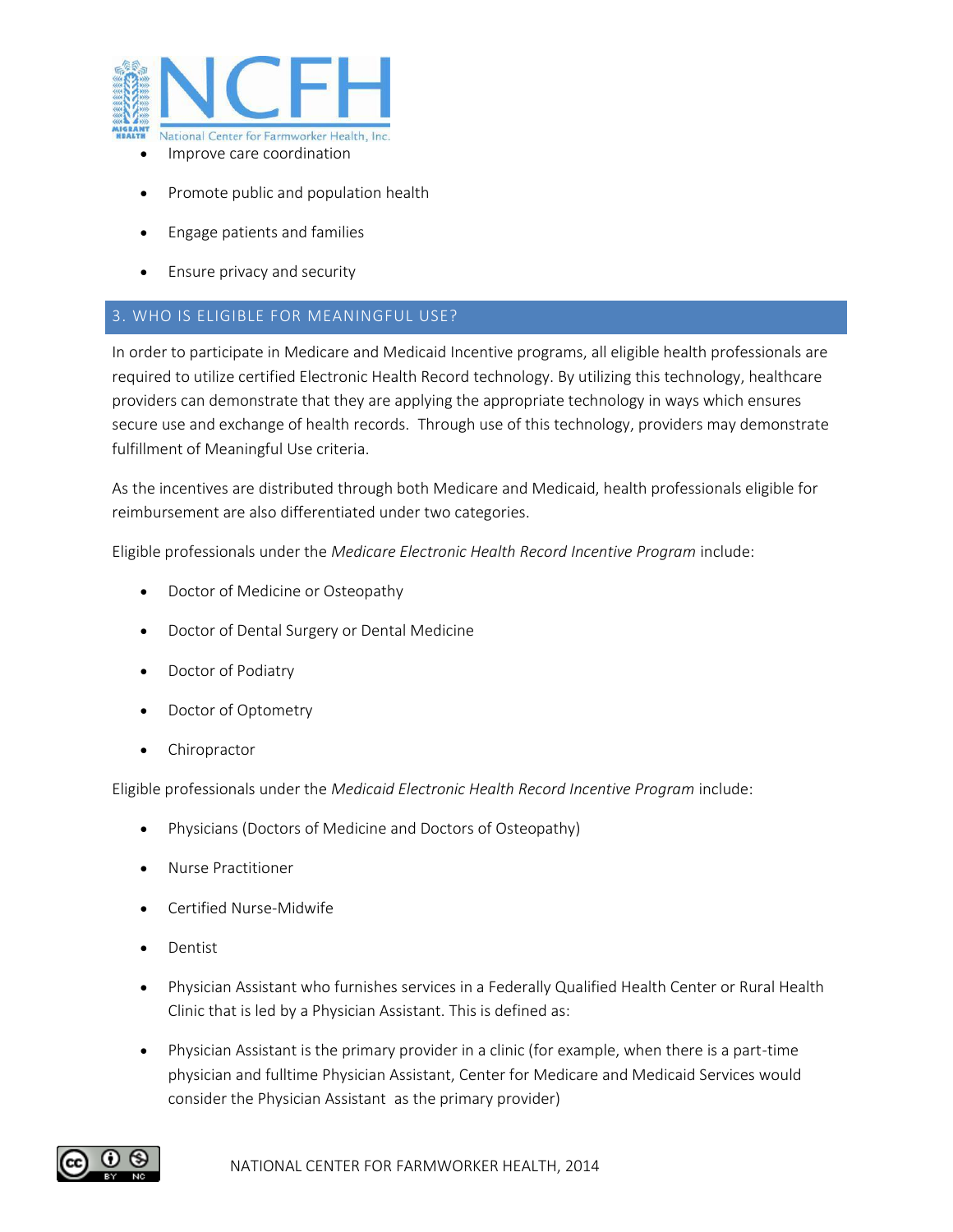

- Physician Assistant provides the majority of services
- Physician Assistant is a Clinical or Medical Director at a clinical site of practice
- Physician Assistant is an owner of a Rural Health Clinic

Flow Chart to Determine Eligibility for Meaningful Use:

[Flow Chart to Determine Eligibility for Meaningful Use \(pdf\)](https://www.cms.gov/MLNProducts/Downloads/Eligibility_Flow_Chart-ICN905343.pdf)

HRSA has developed a toolkit for C/MHCs, other safety net providers and ambulatory care providers looking to implement health IT in their facilities. The toolbox is designed to be used by a range of stakeholders, from senior management to the staff charged with implementing health information systems.

The Health IT Adoption Toolbox is organized by 7 topic-specific modules and 4 special topics:

- 1. Financing
- 2. Staffing and Expertise
- 3. Technology Assessment
- 4. Opportunities for Collaboration
- 5. System Implementation
- 6. Organization Change Management and Training
- 7. Evaluating, Optimizing, and Sustaining

Special Topics:

- 1. Open Source and Public Domain Software
- 2. Personal Health Records
- 3. Privacy and Security
- 4. Electronic Prescribing

[Health IT Adoption Toolbox](http://www.hrsa.gov/healthit/toolbox/HealthITAdoptiontoolbox/index.html)

### 4. WHAT IS THE CMS INCENTIVE PROGRAM?

The Medicare and Medicaid Electronic Health Records Incentive Programs provide a financial incentive for the "meaningful use" of certified Electronic Health Record technology to achieve health and efficiency

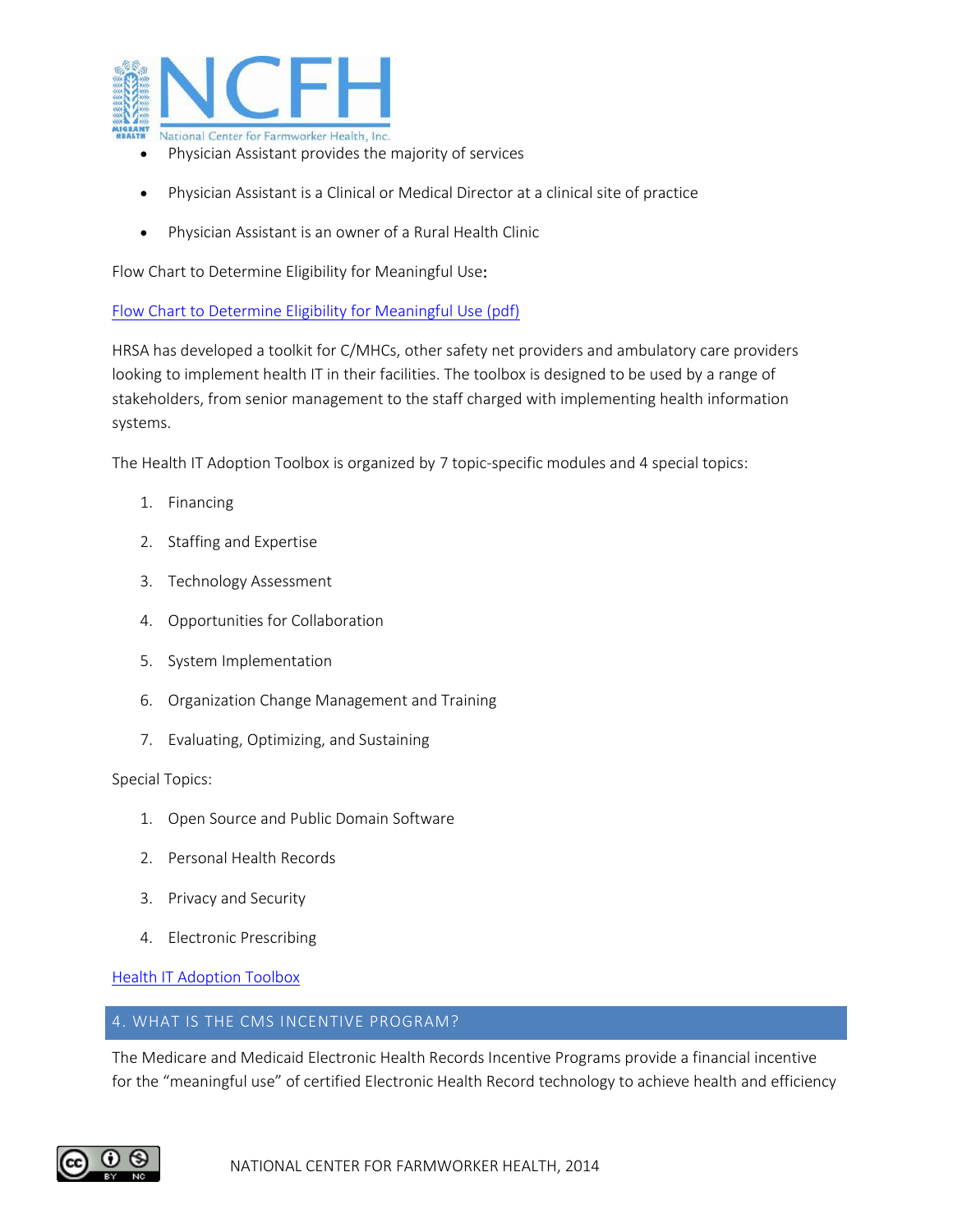

goals. Eligibility to participate in incentive program is determined by criteria established by Medicare and Medicaid.

The *Medicare* EHR Incentive Program will provide incentive payments to eligible professionals, eligible hospitals, and Critical Access Hospitals that demonstrate meaningful use of certified EHR technology.

- Participation can begin as early as 2011.
- Eligible professionals can receive up to \$44,000 over five years under the Medicare EHR Incentive Program. There's an additional incentive for eligible professionals who provide services in a Health Professional Shortage Area (HSPA).
- To get the maximum incentive payment, Medicare eligible professionals must begin participation by 2012.
- Incentive payments for eligible hospitals and Critical Access Hospitals (CAH) may begin as early as 2011 and are based on a number of factors, beginning with a \$2 million base payment.
- For 2015 and later, Medicare eligible professionals, eligible hospitals, and CAHs that do not successfully demonstrate meaningful use will have a payment adjustment in their Medicare reimbursement.

The *Medicaid* EHR Incentive Program will provide incentive payments to eligible professionals, eligible hospitals, and CAHs as they adopt, implement, upgrade, or demonstrate meaningful use of certified EHR technology in their first year of participation and demonstrate meaningful use for up to five remaining participation years.

- The Medicaid EHR Incentive Program is voluntarily offered by individual states and territories and may begin as early as 2011, depending on the state.
- Eligible professionals can receive up to \$63,750 over the six years that they choose to participate in the program.
- Eligible hospital incentive payments may begin as early as 2011, depending on when the state begins its program. The last year a Medicaid eligible hospital may begin the program is 2016. Hospital payments are based on a number of factors, beginning with a \$2 million base payment.

 $\bullet$ 

# 5. WHAT IS THE TIMELINE FOR IMPLEMENTATION OF MEANINGFUL USE?

Implementation of Meaningful Use and applications for its incentive program for eligible professional started in early 2011 and CMS already published its 2012 timeline.

[Timeline for Implementation of Meaningful Use](https://www.cms.gov/Regulations-and-Guidance/Legislation/EHRIncentivePrograms/Downloads/EHRIncentProgtimeline508V1.pdf)

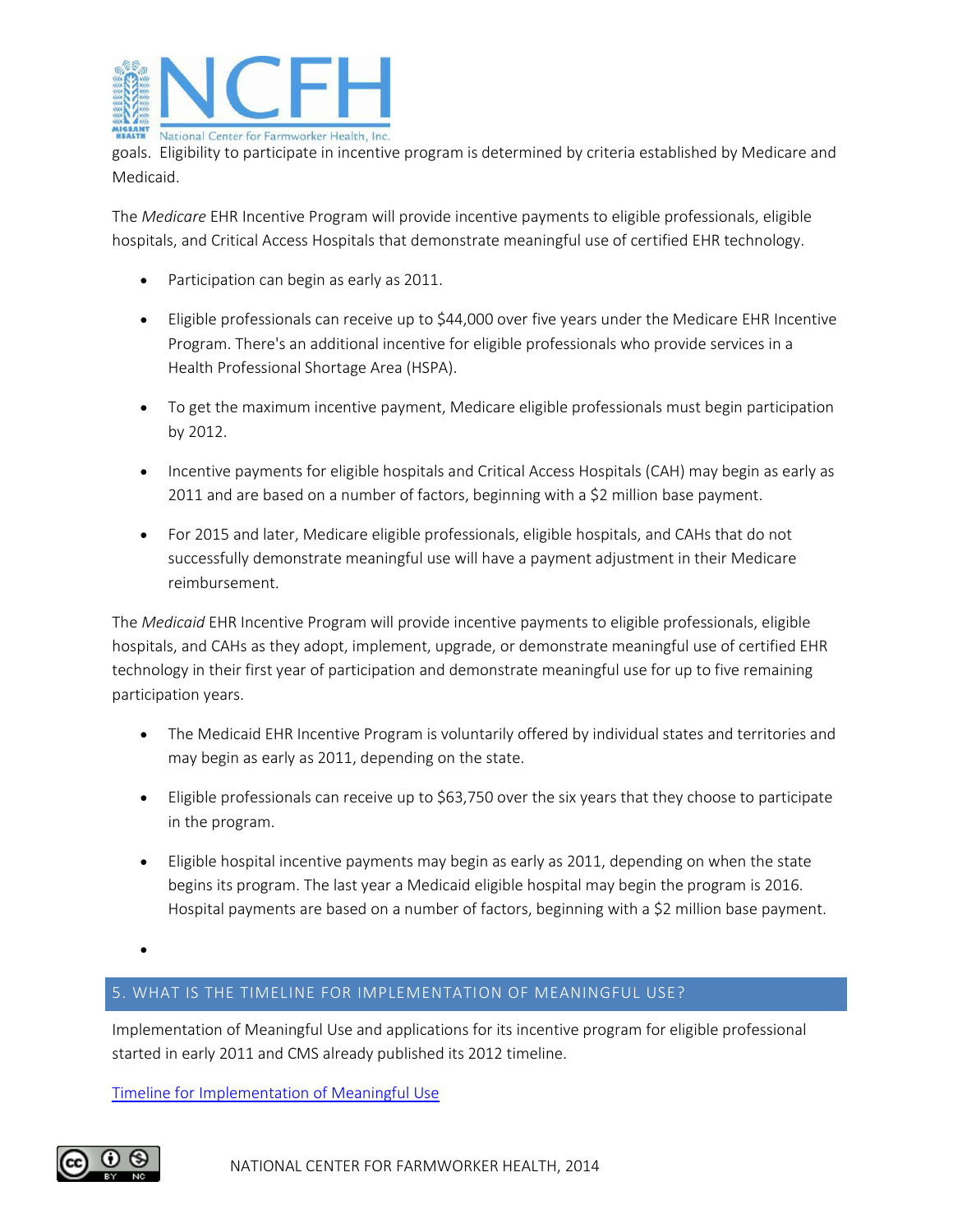

## 6. What are the Requirements for Meaningful Use?

The first steps in achieving meaningful use are to have a certified electronic health record (EHR) and to be able to demonstrate that it is being used to meet the requirements. There are 3 sequential stages in Meaningful Use each meant to increase the effective use of health technology.

Stage 1 of Meaningful Use Recognition began in 2011. Stage 1 criterion for meaningful use focuses on electronically capturing and storing health information securely while facilitating the capacity to share information with other care provider.

The criteria for meaningful use are based on a series of specific objectives, each of which is tied to a measure that allows Eligible Professionals (EPs) and hospitals to demonstrate that they are meaningful users of certified EHR technology.

For Stage 1, there will be 25 objectives/measures for EPs and 24 objectives/measures for eligible hospitals. The objectives/measures have been divided into a core set and menu set. EPs and eligible hospitals must meet all objectives/measures in the core set (15 for Eligible Professionals and 14 for eligible hospitals). They can choose to defer up to five remaining objectives/measures. Each objective/measure was evaluated for its potential applicability to all EPs and eligible hospitals.

Centers for Medicare and Medicaid Services has created a table of Contents for Meaningful Use Core and Menu Set Measures for Eligible Professionals. This table allows users to view a detailed description of the Objective, Measure, and Exclusion, Definition of Terms, the Numerator and Denominator and additional information for each of the Stage 1 Measures for Meaningful Use.

## [Table of Contents for Meaningful Use Core and](https://www.cms.gov/Regulations-and-Guidance/Legislation/EHRIncentivePrograms/downloads/EP-MU-TOC.pdf)

### [Menu Set Measures for Eligible Professionals](https://www.cms.gov/Regulations-and-Guidance/Legislation/EHRIncentivePrograms/downloads/EP-MU-TOC.pdf)

Centers for Medicare and Medicaid Services has created a table which lists the Meaningful Use Objectives, providing term definitions, measurement guidelines and certification criteria and standards references.

[Table of Meaningful Use Objectives](http://www.aha.org/content/11/mu-objectivesrefchart.pdf)

### 7. HOW CAN ELECTRONIC HEALTH RECORDS IMPROVE PATIENT CARE?

The use of Electronic Health Records is a part of a larger effort to improve care and to increase access to care for vulnerable and underserved populations.